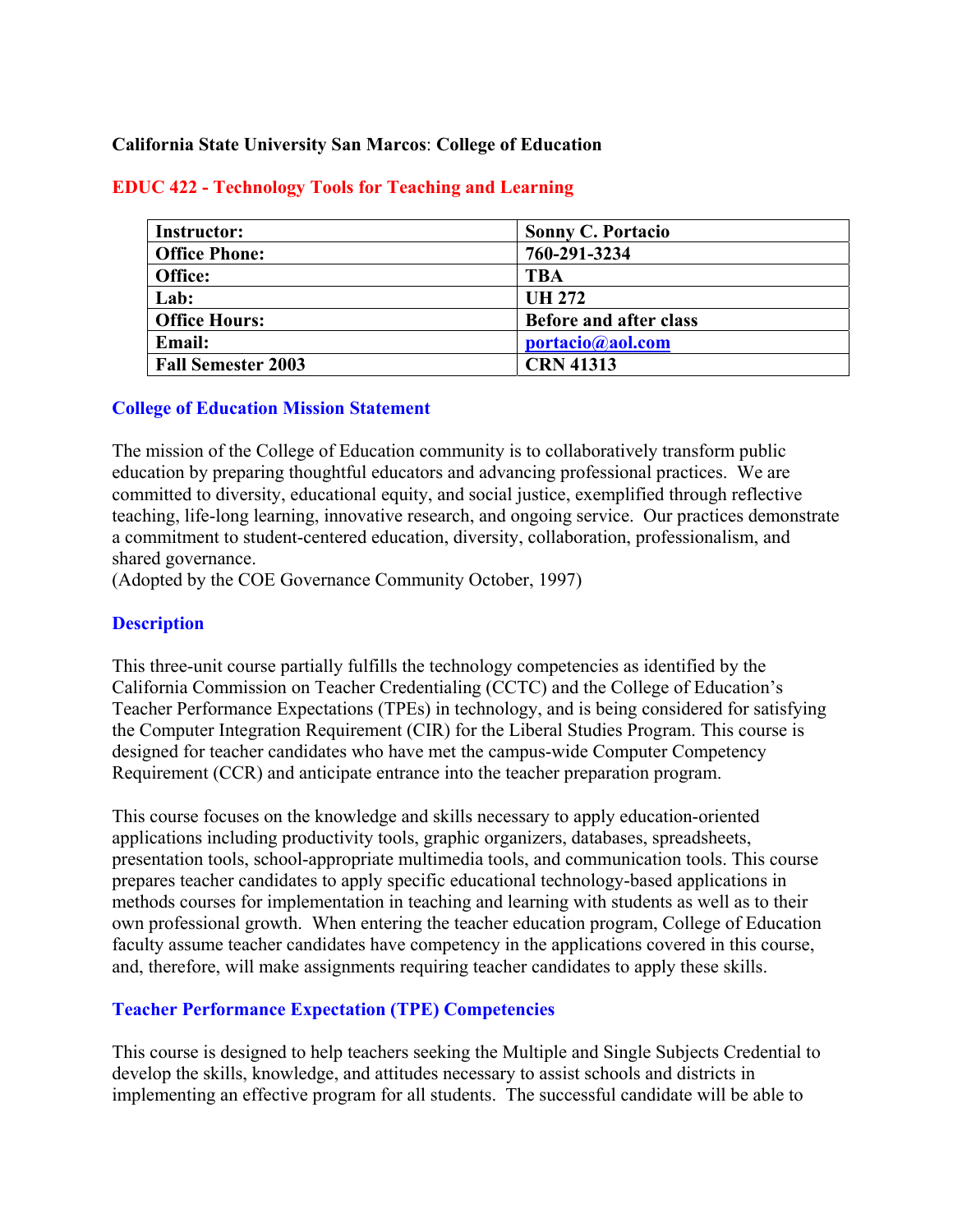merge theory and practice in order to realize a comprehensive and extensive educational program for all students. The following TPEs are addressed in this course:

Primary Emphasis TPE 14 CSUSM Educational Technology (Based on ISTE NETS: see below)

## Secondary Emphasis: TPE 4 - Making Content Accessible TPE 5 - Student Engagement TPE 6 - Developmentally Appropriate Teaching Practices TPE 7 - Teaching English Language Learners TPE 12 - Professional, legal and ethical

TPE 13 - Professional Growth

# **National Educational Technology Standards for Teachers (NETS-T)**

Teaching Performance Expectation (TPE 14) is based on ISTE NETS (See www.iste.org) for detailed information). This course focuses on ISTE NETS I, V, and VI:

## I. TECHNOLOGY OPERATIONS AND CONCEPTS.

Teachers demonstrate a sound understanding of technology operations and concepts. Teachers:

- A. Demonstrate introductory knowledge, skills, and understanding of concepts related to technology (as described in the ISTE National Education Technology Standards for Students).
- B. Demonstrate continual growth in technology knowledge and skills to stay abreast of current and emerging technologies.

## V. PRODUCTIVITY AND PROFESSIONAL PRACTICE.

Teachers use technology to enhance their productivity and professional practice. Teachers:

- A. Use technology resources to engage in ongoing professional development and lifelong learning.
- B. Continually evaluate and reflect on professional practice to make informed decisions regarding the use of technology in support of student learning.
- C. Apply technology to increase productivity.
- D. Use technology to communicate and collaborate with peers, parents, and the larger community in order to nurture student learning.

## VI. SOCIAL, ETHICAL, LEGAL, AND HUMAN ISSUES.

Teachers understand the social, ethical, legal, and human issues surrounding the use of technology in PK-12 schools and apply those principles in practice. Teachers:

- A. Model and teach legal and ethical practice related to technology use.
- B. Apply technology resources to enable and empower learners with diverse backgrounds, characteristics, and abilities.
- C. Identify and use technology resources that affirm diversity.
- D. Promote safe and healthy use of technology resources.
- E. Facilitate equitable access to technology resources for all students.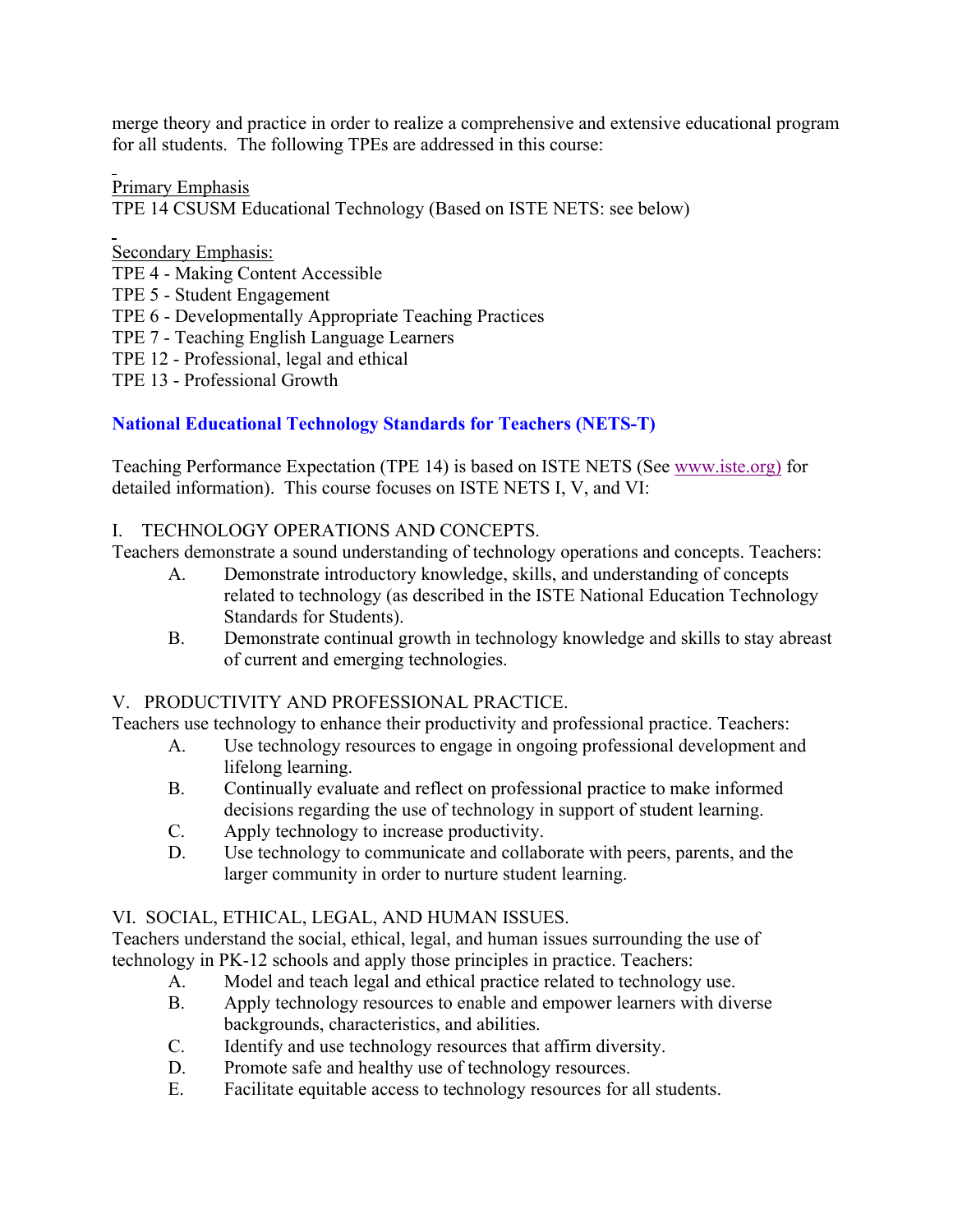## **Course Objectives**

Teacher candidates will demonstrate competency in:

- A. Meeting the ISTE standards I, V, and VI outlined above;
- B. Using a set of educational technology tools that are applied in teaching and learning within the credential program and used in public school settings; and
- C. Setting up an electronic portfolio for completion in the CSUSM teacher-credentialing program.

## **Prerequisites**

The prerequisite for this course is completion of the campus-wide computer competency requirement. This can be fulfilled by successful completion of one of the following:

- Taking the CSUSM CCR assessment or equivalent course OR
- Completion of an approved computer literacy course at the community college level.

## **Required Supplies**

NOTE: It is not necessary to purchase the educational software, as much of the specific software titles are available on the Web in demo-version and/or available on campus.

A. ISTE/CUE Student Membership (http://www.iste.org/CUE/) (\$45.00)

B. At least two CD-R or CD-RW  $(1x-8x$  speed)

C. Two zip disks (100-200MB) or a USB key-drive (128MB or more with extension cable) D.

Use of campus email account and WebCT for course communication (provided free)

E. ISTE, *Connecting Curriculum and Technology*

This is a volume produced by the professional association that contains the educational technology standards for students at all levels as well as sample lessons on how that standards can be implemented in teaching content. This book will be referred to in other CSUSM-COE courses. Supporting Web site www.iste.org

In order to successfully complete this course, the assignments must be completed at an acceptable level noted on assignment directions and rubrics. In addition to the assignments described below, performance assessment on the teacher candidate's ability to perform tasks using the software will be assessed. Because the content of this course contributes to passage of multiple TPEs, successful completion is imperative. Failure to successfully complete this course will prohibit a teacher candidate from continuing in the program beyond the first semester. The percentage of weight of each assignment is noted next to the description of the topic. Late assignments or assignments missing required elements receive reduced points.

## **COE Attendance Policy**

*Due to the dynamic and interactive nature of courses in the College of Education, all students are expected to attend all classes and participate actively. At a minimum, students must attend*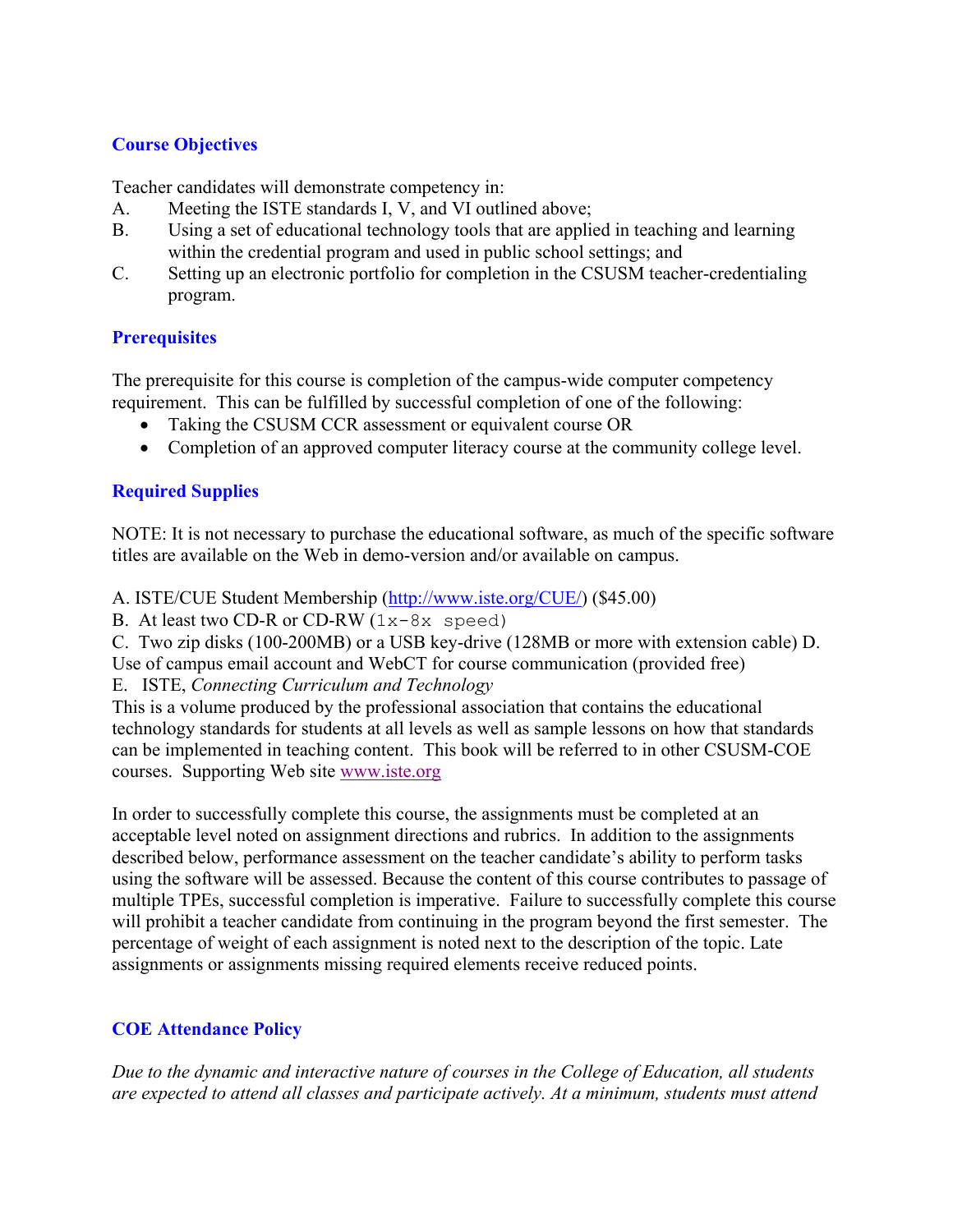*more than 80% of class time, or s/he may not receive a passing grade for the course at the discretion of the instructor. Individual instructors may adopt more stringent attendance requirements. Should the student have extenuating circumstances, s/he should contact the instructor as soon as possible.*

 A good student is one who adheres to standards of dependability and promptness. If more than two class sessions are missed or there is tardiness (or leave early) for more than three sessions, the teacher candidate cannot receive an A. If more than two class sessions are missed the grade earned cannot exceed a C. Late assignments will be penalized by a 5% deduction in points for each weekday late. After two weeks, late assignments receive no credit. If extraordinary circumstances occur, please make an appointment with the instructor. Remember that communication is the key to success.

In addition to attending course sessions, each student will be required to complete lab assignments each week. Some of these assignments require students use campus resources. All students must plan times they can work in labs on campus at least once per week. Students are required to check campus resources and availability of labs. Mac computers are available in ACD 202, UH 271 and UH 360 in addition to other locations. Students are required to use campus issued-email accounts and check email and WebCT at least two times per week to communicate with instructor and peers.

#### **Plagiarism and Cheating**

Please be sure to read and understand the university policy on plagiarism and cheating, as it will be strictly enforced. Academic dishonestly will not be tolerated and will result in a failing grade for this course and will be reported to the University.

#### **Authorization to Teach English Language Learners**

The CSUSM credential program has been specifically designed to prepare teachers for the diversity of languages often encountered in California public school classrooms. The authorization to teach English learners is met through the infusion of content and experiences within the credential program as well as additional coursework. Students successfully completing this program receive a credential with authorization to teach English learners. (Approved by CCTC in SB2042 Program Standards, August 2002)

#### **Disabled Student Services**

Students with disabilities who require academic accommodations must be approved for services by providing appropriate and recent documentation to the Office of Disabled Student Services (DSS). This office is located in Craven Hall 5205 and can be contacted by phone at (760)750- 4905, or TDD (760)750-4909. Students authorized by DSS to receive accommodations should meet with the instructor during office hours or by appointment.

EDUC 422 Course Assignments and Weight for Course Grades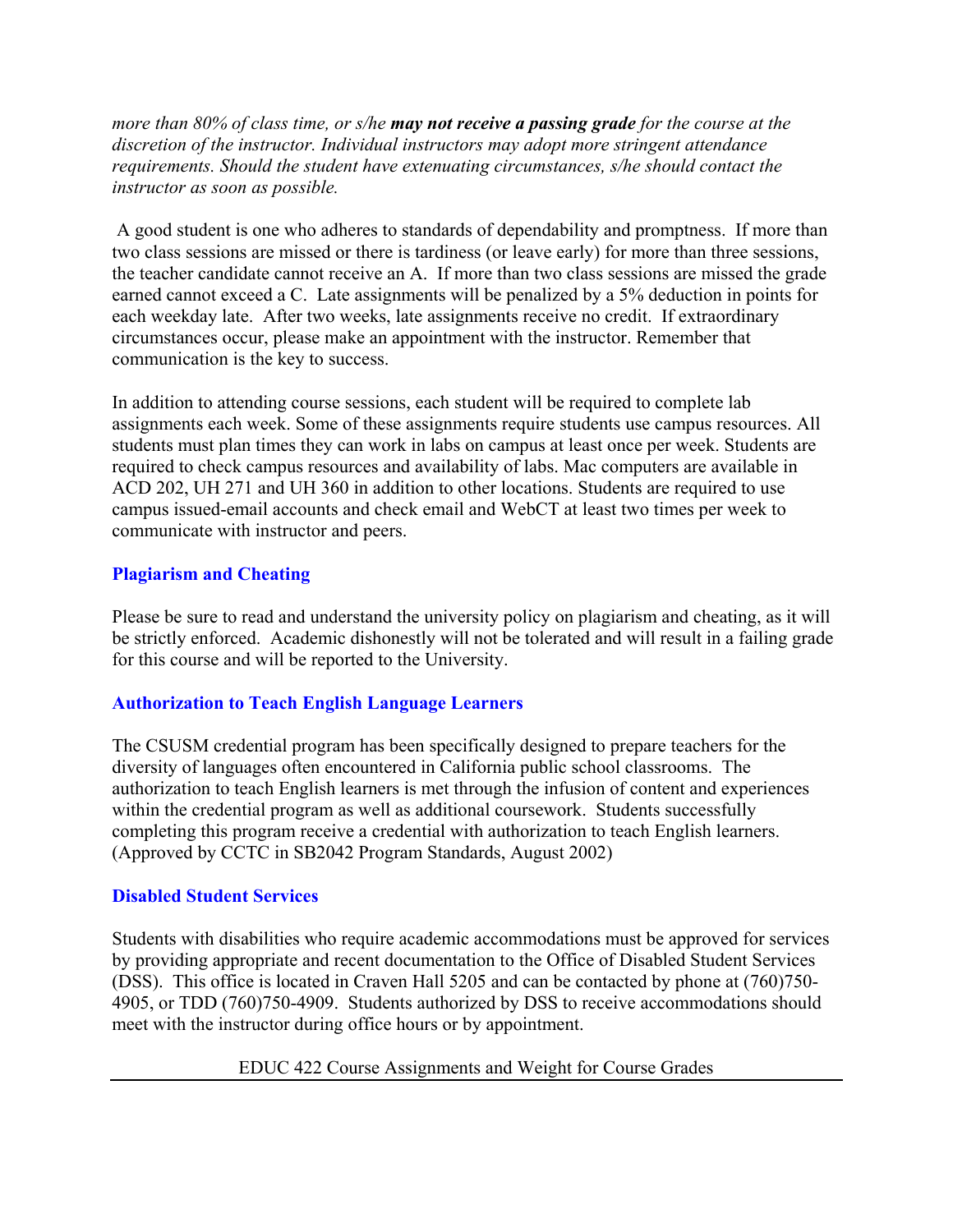| <b>Assignment</b> | <b>Description</b>                                                        | Percent       |
|-------------------|---------------------------------------------------------------------------|---------------|
|                   |                                                                           | <sub>of</sub> |
|                   |                                                                           | Grade         |
| Intro Letter      | The purpose of this assignment is for students to introduce themselves    |               |
|                   | and demonstrate the ability to use a word processor including a variety   |               |
|                   | of formatting.                                                            |               |
| Internet          | This assignment provides an opportunity for students to explore           | 5             |
|                   | educational web sites and resources and complete tasks offering           |               |
|                   | investigations with available resources and information. Students will    |               |
|                   | complete a word processing document with responses to activities.         |               |
|                   | Students will also explore search techniques and web-based email.         |               |
| Inspiration       | This project involves the use of concept-mapping software for             | 5             |
|                   | brainstorming an educational topic using text and graphics. The           |               |
|                   | activity will provide an opportunity to consider this application for     |               |
|                   | support of writing with students in K-12 classrooms.                      |               |
| Filamentality     | This project uses a template/tool on the web to create an activity for    | 5             |
|                   | students to explore concepts related to standards and specific            |               |
|                   | curriculum topics. These projects are explained and linked on a web       |               |
|                   | page uploaded to a remote server for sharing with other educators.        |               |
| Copyright         | The purpose of this assignment is to become familiar with fair use and    | 5             |
|                   | copyright laws, and use of appropriate APA format and citations.          |               |
|                   | Students will share their learning after becoming knowledgeable about     |               |
|                   | various issues related to ISTE NETS for Teachers, Standard VI.            |               |
| Journal           | Students reflect on course readings and activities from ISTE website      | 10            |
|                   | that supports concepts related to the ISTE standards. Entries are made    |               |
|                   | to the journal weekly throughout the course and are submitted at          |               |
|                   | midterm and near the end of the course for credit.                        |               |
| Spreadsheet       | This activity provides an opportunity for students to use a spreadsheet   | 5             |
|                   | in a variety of ways to organize and present information. Various         |               |
|                   | tasks provide an opportunity for teacher candidates to reflect on         |               |
|                   | educational appropriate uses of a spreadsheet tool and differentiate      |               |
|                   | between various tools for organizing information.                         |               |
| Newsletter        | Create an appealing, newsworthy, and interesting newsletter for           | 3             |
|                   | parents with information about your classroom. Use of graphics,           |               |
|                   | content and layout will be considered and assessed. Teacher               |               |
|                   | candidates will use a rubric to provide feedback to classmates during a   |               |
|                   | class meeting.                                                            |               |
| Backflip          | This web-based resource/tool allows the user to organize and manage       | 2             |
|                   | online resources for projects and courses. This tool will allow teacher   |               |
|                   | candidates to continue to organize resources throughout their program     |               |
|                   | experiences.                                                              |               |
| PowerPoint        | Students will create a three slides project using special features of the | 5             |
|                   | program and content related to a topic from the CA content standards.     |               |
| Database          | Students will use a database tool to input and organize information. A    | 3             |
|                   | report will be generated to document skills with this tool.               |               |
| Quiz              | An assessment of skills and knowledge from readings and class             | 10            |